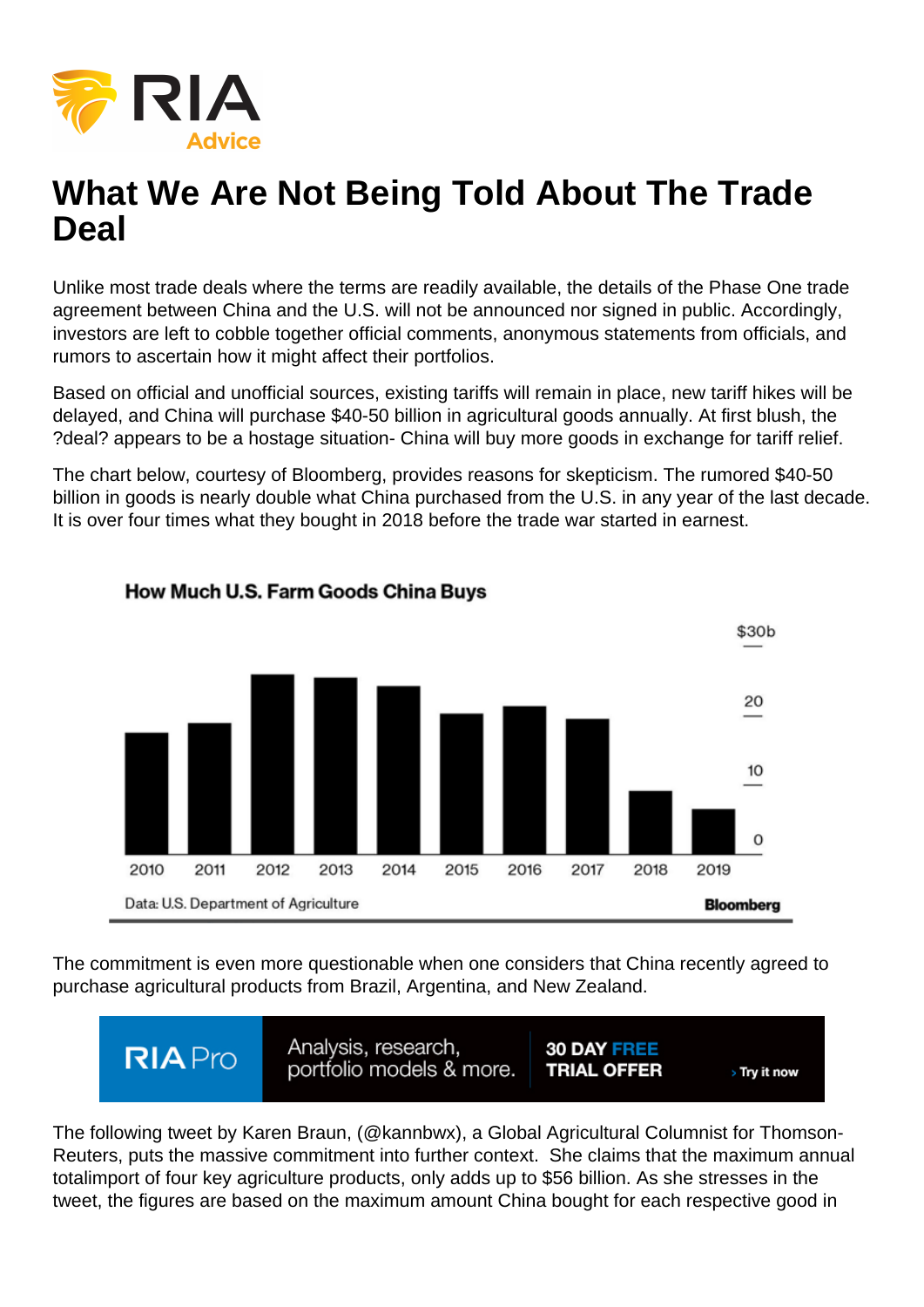

Karen Braun @ @kannbwx · 13h And because I am a data freak, I pulled the max values by year and added them together. That vields \$56.4 billion.

By commodity: #Corn \$13.7B (2011) #Soybeans \$24.8B (2012) #Wheat \$11.3B (2008) #Pork \$6.65B (2014)

Notice none of them were in the same year.

Either China will buy more agriculture than they need and stockpile a tremendous amount of agriculture, which is possible, or they have agreed to something else that is not being disclosed. That, to us, seems more likely. We have a theory about what might not be disclosed and why it may matter to our investment portfolios.

### **Donald?s Dollar**

Given the agreement as laid out in public, what else can China can offer that would satisfy President Trump? While there are many possibilities, the easiest and most beneficial commitment that China can offer the U.S. is a stronger yuan, and thus, a weaker dollar.

The tweets below highlight Trump?s disdain for the strengthening dollar.

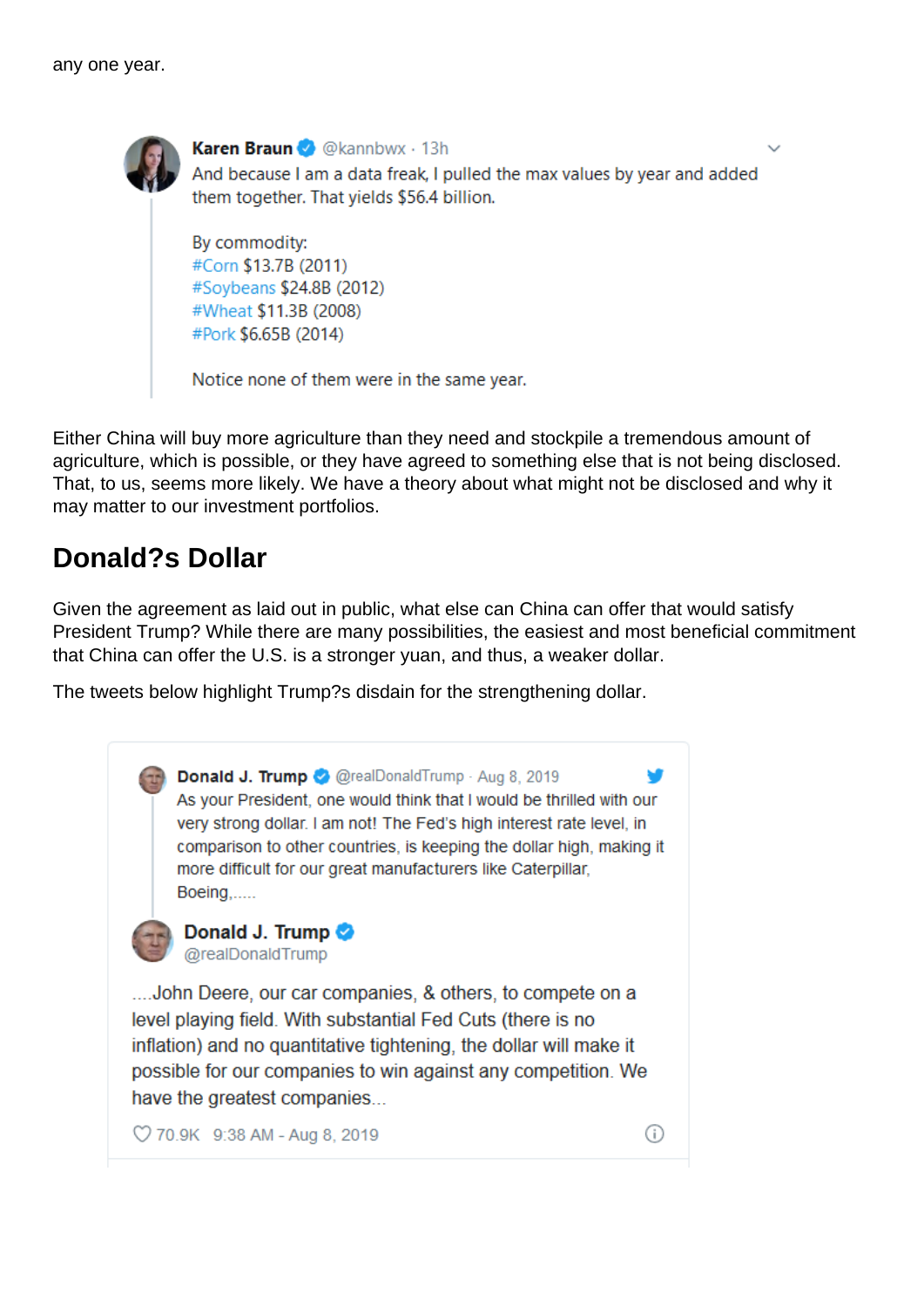

Donald J. Trump @realDonaldTrump

So Germany is paying Zero interest and is actually being paid to borrow money, while the U.S., a far stronger and more important credit, is paying interest and just stopped (I hope!) Quantitative Tightening. Strongest Dollar in History, very tough on exports. No Inflation!.....

9:56 AM · Aug 21, 2019 · Twitter for iPhone

A weaker dollar would reduce the U.S. trade deficit by making exports cheaper and imports more expensive. If sustained, it could provide an incentive for some companies to move production back to the U.S. This would help fulfill one of Trump?s core promises to voters, especially in ?fly over? states that pushed him over the top in the last election. Further, a weaker dollar is inflationary, which would boost *nominal* GDP and help satisfy the Fed?s craving for more inflation.



From China?s point of view, a weaker dollar/ stronger yuan would hurt their exporting sectors but allow them to buy U.S. goods at lower prices. This is an important consideration based on what we wrote on December 11<sup>th</sup>, in our RIA Pro daily Commentary:

?In part, due to skyrocketing pork prices, food prices in China have risen 19.1% year over year. In addition to hurting consumers, inflation makes monetary stimulus harder for the Bank of China to administer as it is inflationary. **From a trade perspective, consumer inflation will likely be one factor that pushes Chinese leaders to come to some sort of Phase One agreement.**?

Food inflation is a growing problem for China and its leadership. In part, due to the issues in Hong Kong, Chairman Xi benefits from pleasing his people. While a stronger yuan would result in some lost trade and possibly jobs, the price of the agricultural goods will be lower which benefits the entire population.

A stronger yuan is not ideal for China, but it appears to be a nice tradeoff and something that benefits Trump. This is speculation, but if correct, and recent weakness in the dollar suggests it is, then we must assess how a weaker dollar affects our investment stance.

## **Investment Implications**

The following table shows the recent and longer-term average monthly correlations between the U.S. dollar and various asset classes. Below the table is a graph that shows the history of the twoyear running monthly correlations for these asset classes to provide more context.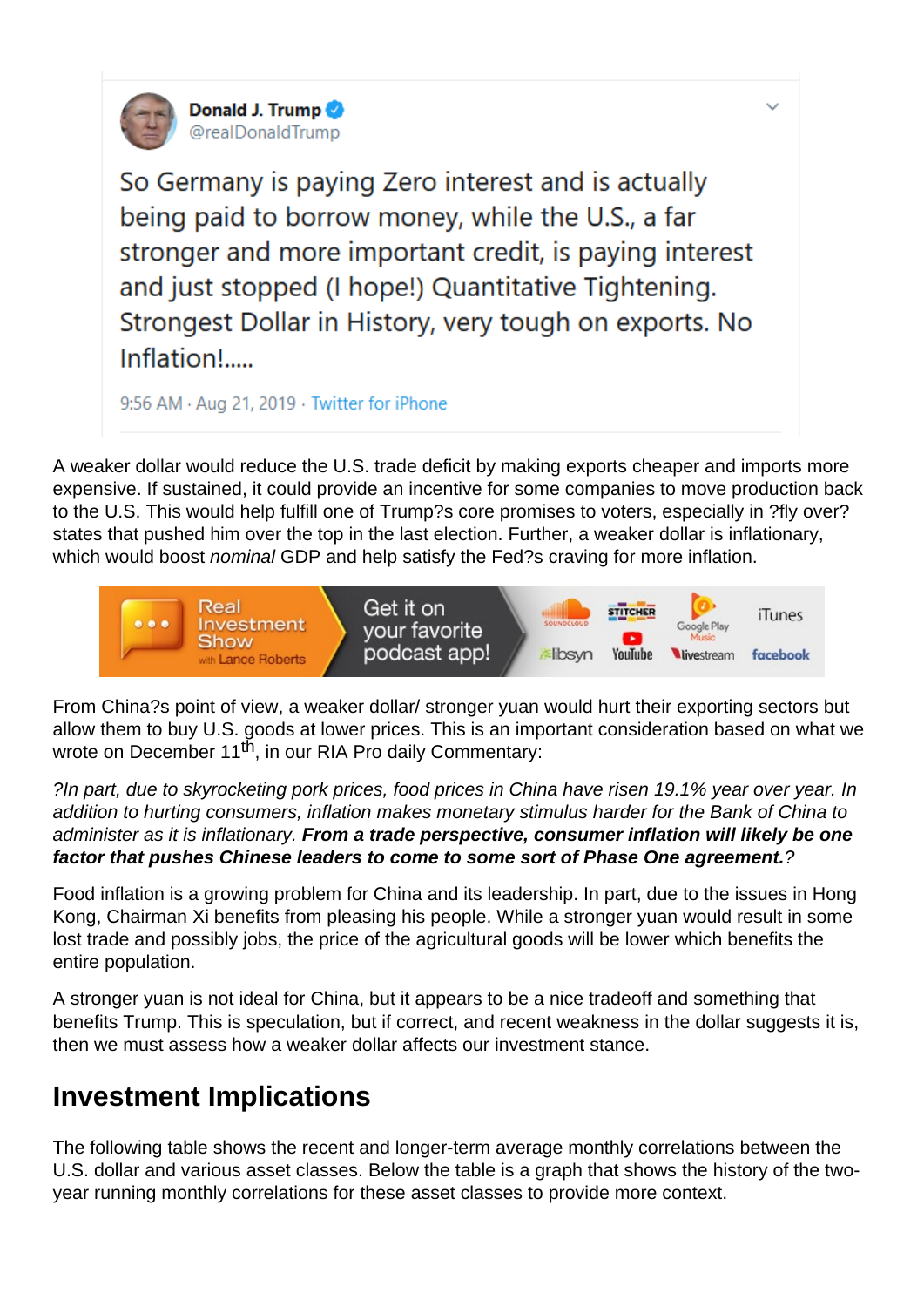|                  | Current 2yr Correl. 2010-Current Avg<br>vs. USD | Correl. vs. USD |
|------------------|-------------------------------------------------|-----------------|
| UST 10yr Yld     | $-0.532$                                        | $-0.350$        |
| S&P 500          | $-0.092$                                        | 0.025           |
| Emerg. Mkts      | 0.192                                           | 0.294           |
| Gold             | $-0.512$                                        | $-0.383$        |
| Crude Oil        | $-0.048$                                        | 0.140           |
| <b>CRB</b> Index | $-0.075$                                        | 0.308           |



#### Data Courtesy Bloomberg

The takeaway from the data shown above is that gold and ten-year Treasury yields have a consistent negative correlation with the dollar. This means that we would expect higher gold prices and Treasury yields if the dollar weakens. Interestingly, the CRB (broad commodities index) and Emerging Equity Markets have the most positive correlation. Oil and the S&P 500 appear to be neutral.



The S&P 500 is a broad measure, so when looking at particular stocks or sectors, it is important to consider the size of the company(s) and the global or domestic nature of the company(s). For instance, domestic large-cap companies with global sales should benefit most from a weaker dollar, while small-cap domestic companies, reliant on foreign sources to produce their goods, should perform relatively poorly.